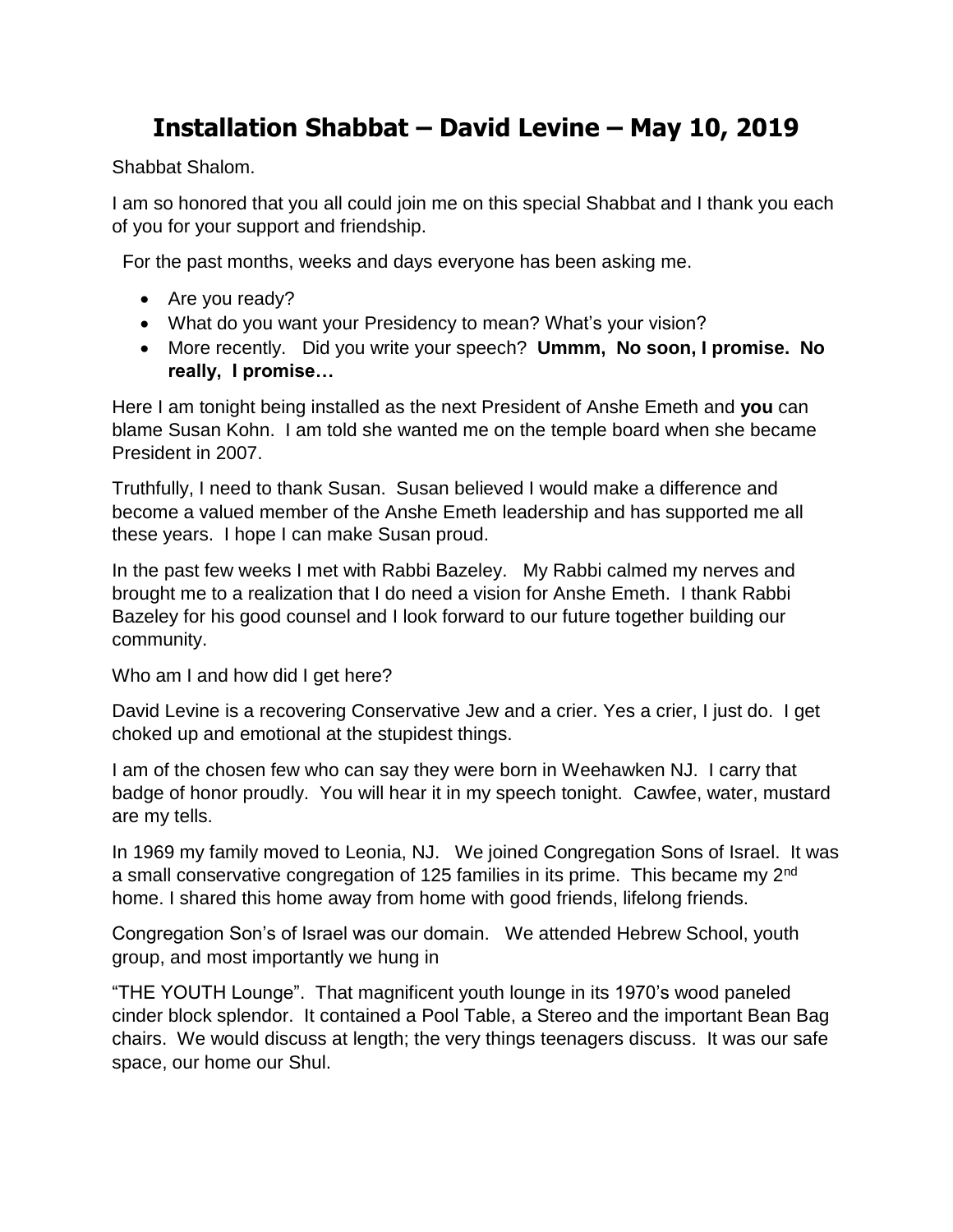My parents Muriel and Al became involved at Sons of Israel. Mom worked on committees and became Sister Hood president. She was one of their TOP fund raisers. Temple events always became a family affair, my sisters and I all did our part to ensure Mom's success. (Lisa, Noah, Caleb, and Tami, please take note.)

My dad would come to some services, and events, but he loved coming **late** to Sunday morning minyan. He would join the **men,** for Bagels, after a morning at the Gun Range. **Sadly it was only men in the 70's at Minyan.** Occasionally, Rabbi Block would ask dad to bring in the pistols for him to see.

I would like to tell you a little bit about my first Rabbi.

Rabbi Zelick Block is truly special man and has taken part in most of my important life cycle events. Including my Bar Mitzvah, Confirmation, marriage to Lisa and the renewal of our wedding vows. He also mourned with me and officiated the funerals of both my parents. Rabbi and I have some history.

Rabbi Block realized I was struggling in Hebrew School. He decided that I should take classes with him and 3 other kids. I was never made me feel like I was in the "special" class and he made sure that I enjoyed Hebrew School. I became Bar Mitzvah.

Sons of Israel, my **Community, my family.** My dad died when I was 15. My Rabbi, my community, my shul family was there to support us.

I was Confirmed and I stayed all the way through High School, just like our kids here at Anshe Emeth.

Fast forward to 2000. My mom had recently passed. Tami my sister (or Aunt Tami as many of you know her), moved with Lisa, Noah, Caleb and I to East Brunswick. We were happy in our new home, but we longed to find our community.

There's that word again. "Community". We enrolled the boys at the "Y" in highland park. We made some new friends, the Schiffman's and the Friedman's. I became involved on the Board of the "Y". It was great, but it wasn't our community.

Then I met this amazing lady, Ann Zaur Taub. If you knew Ann, you can imagine the conversation.

Ann and I met when I was on a sales call at Rutgers right before Rosh Hashana. She asked where I would be attending services. "I'm going home to my Shul in Leonia." You need to come to Anshe Emeth, Ann said. There is nothing like my temple and Anshe Emeth will be your HOME. Ann was so right.

In 2003, we followed the Schiffman's and the Friedman's to Anshe Emeth. The boys were enrolled in Hebrew School and we found ourselves in MAP class.

MAP class….Rabbi Miller's great experiment and program. Get new congregants all in one room. Let them build bonds with each other, teach them and they will be active community members and leaders.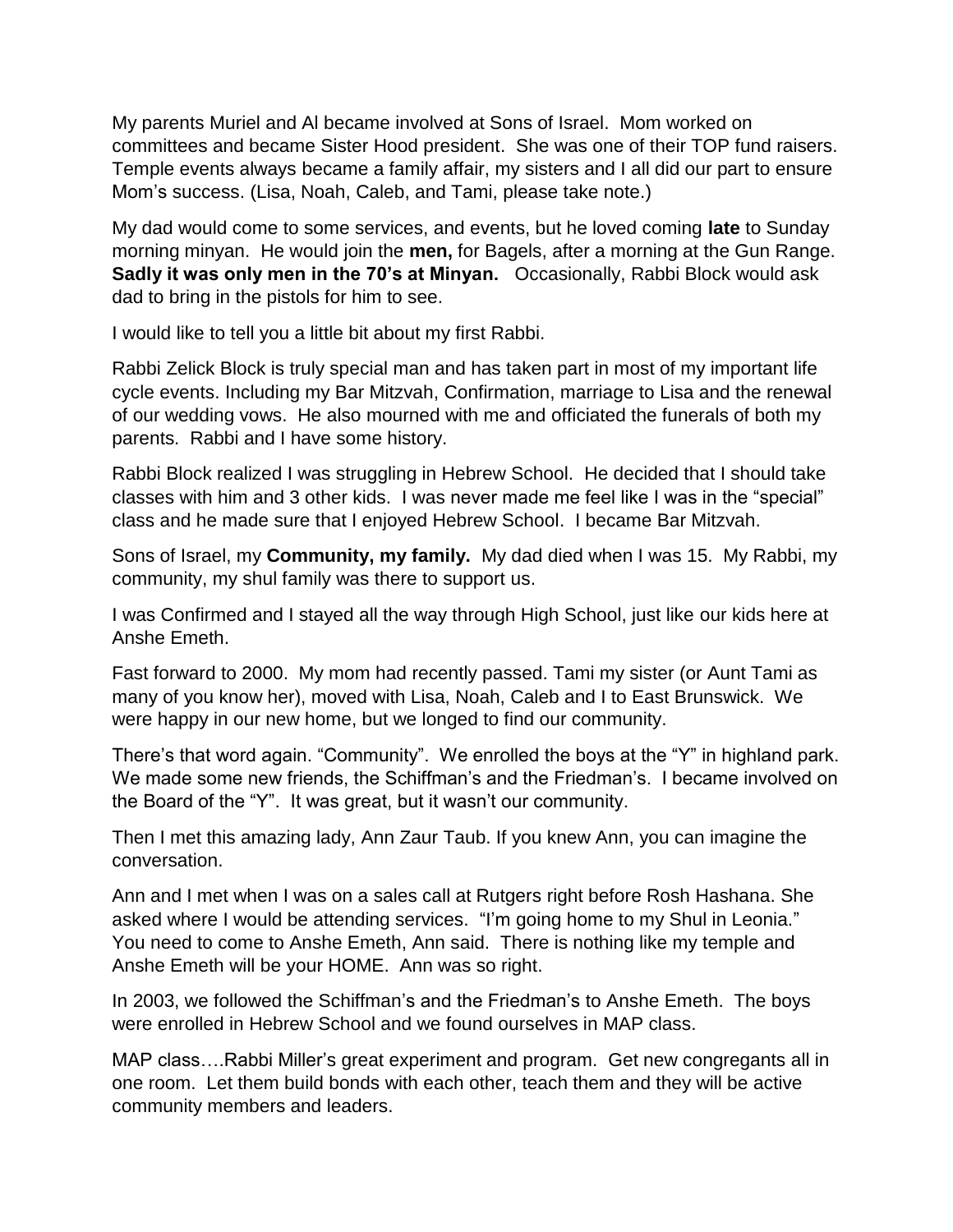The bonds we made in MAP class still exist today and I guess the leader part worked out too.

Each of the Levines started to find their way at Anshe Emeth. David do you want to chair the Purim carnival? Cook Mitzvah day dinner? Hey Lisa, do you want to lead MAP class? Lisa will you join the Board of the CDC?

Noah and Caleb. They found their "pied piper". Her name is Cantor Anna Ott. She grabbed my boys and sent them down the Music Rabbit hole. Cantor Ott fanned the flames of Jewish Song in their souls! And we all got to experience the music of Noah and Caleb.

It didn't stop at music for the boys. Noah and Caleb both were active members and leaders of AETY and the graduated Anshe Emeth Hebrew High school.

We all got involved, including Tami. Tami is involved with The Women's Spirituality Group, Community Seder and has many other commitments here at Anshe Emeth.

If you haven't noticed already, I have a theme a vision. **Community.**

It's not my vision, it's our collective vision.

The transition committee and I heard this over and over during the Rabbinic Transition process. Temple members kept telling us Anshe Emeth is their community. Their home and family.

**This is an hour of change. Within it we stand uncertain on the border of light. Shall we draw back or cross over? ……**

#### **What lies before us?**

You will recognize this prayer from the siddur in front of you, the Mishkan T'efilla.

I stand here tonight and ask you to join me to make our Anshe Emeth community even stronger.

Take the leap with me! As we enter Anshe Emeth's 160<sup>th</sup> year.

Let's build community that just doesn't talk about what it has already done, but what it can be.

Let's build community that wants to grow and change.

Let's build community that is inclusive and welcoming of all including the **LGBTQIA+** community.

Let's build community that extends past the boundaries of these sanctuary walls to protect and champion the immigrant.